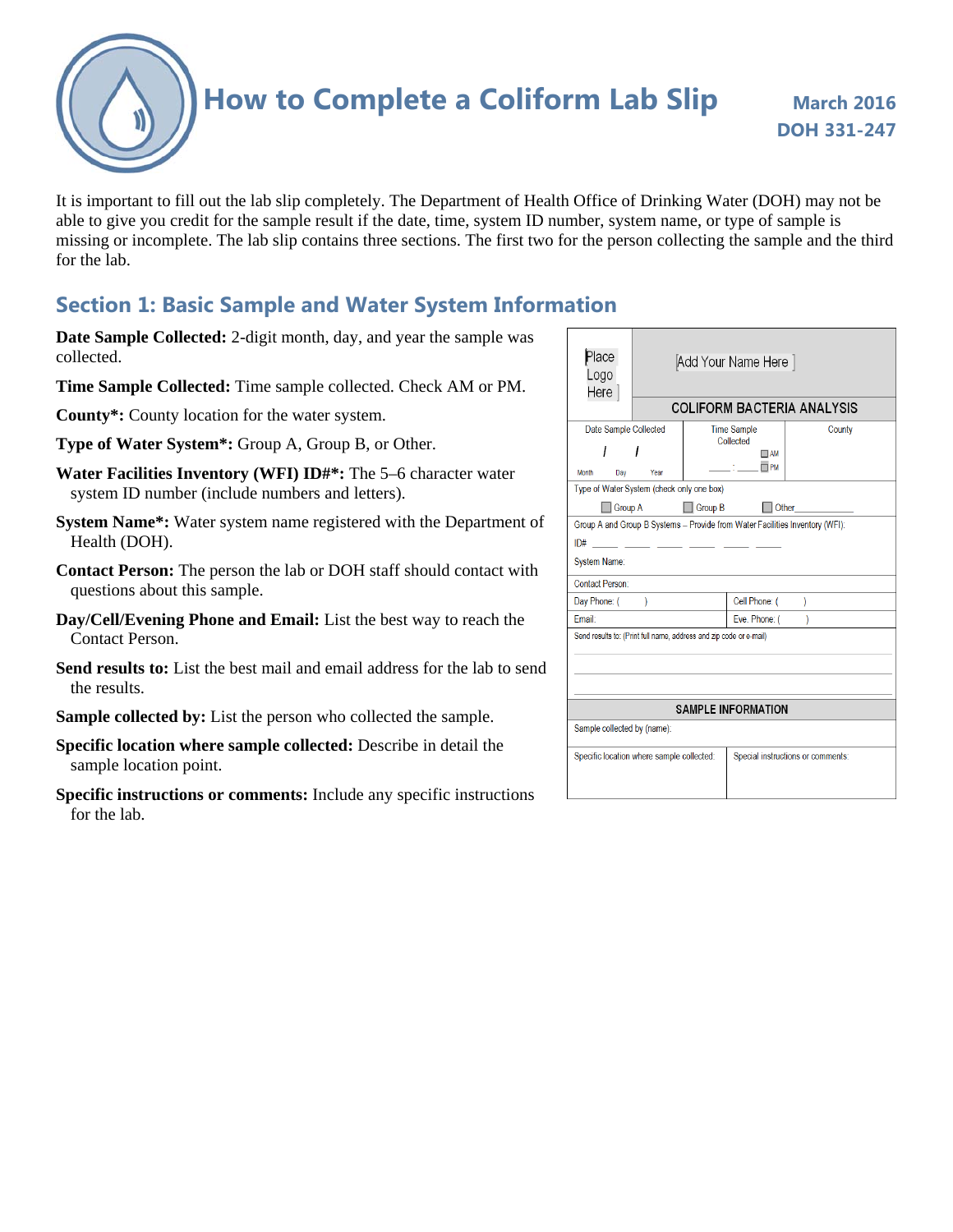# **Section 2: Sample Purpose (Coliform Sample Type)**



- o **Chlorinated:** Mark "Yes" or "No."
- o If yes, list at least the measured **Free Chlorine Residual**.

#### **Source Ground Water Rule Sample**

.

- $\circ$  List the source ID number here:  $\frac{\lfloor s \rfloor}{\lfloor s \rfloor}$
- o **Triggered:** Groundwater system must take a raw sample following a coliform-present routine sample.
- o **Assessment:** DOH directed some public water systems to monitor their groundwater source monthly for 12 months even if they have no coliform-present routine samples.

**Enumeration Source Water Sample:** When a system needs an enumeration for *E.coli* or fecal analysis.

- $\circ$  List the source ID number here:  $\frac{\cdot}{\cdot}$
- o *E.coli:* Requires an enumeration for *E.coli* not an absence/presence test*.*
- o **Fecal:** Requires an enumeration for fecal not an absence/presence test.
	- Filtered: Mark "Yes" or "No" if the sample is for a surface water source.

**Sample Collected for Information Only:** Check if sample for engineering purposes, construction or repairs, a home sale, or other uses. These samples do not need to go to DOH for processing.